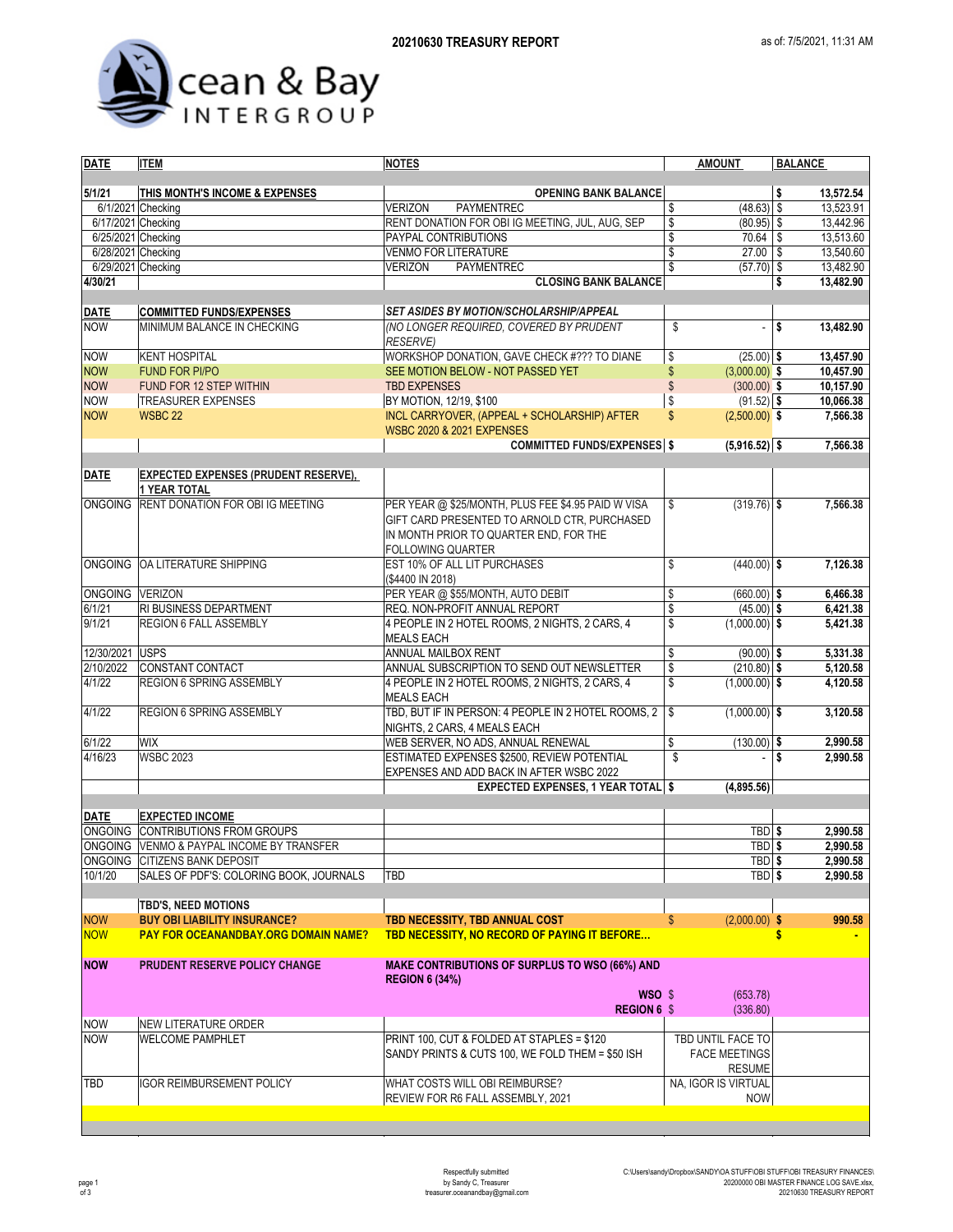

| MTG#  | DAY                      | TIME                          | City                                         | <b>Group Name</b>                                                                    | jan |        | feb                                                                                                                                                                                                                                                                                                                                                                                                                                                       | mar |                | apr                  | <b>June</b><br>may                |    |        | 2021 total |            |
|-------|--------------------------|-------------------------------|----------------------------------------------|--------------------------------------------------------------------------------------|-----|--------|-----------------------------------------------------------------------------------------------------------------------------------------------------------------------------------------------------------------------------------------------------------------------------------------------------------------------------------------------------------------------------------------------------------------------------------------------------------|-----|----------------|----------------------|-----------------------------------|----|--------|------------|------------|
|       |                          |                               |                                              |                                                                                      |     |        | (see March)                                                                                                                                                                                                                                                                                                                                                                                                                                               |     |                |                      |                                   |    |        |            |            |
|       |                          |                               |                                              |                                                                                      |     |        |                                                                                                                                                                                                                                                                                                                                                                                                                                                           |     |                |                      |                                   |    |        |            |            |
|       |                          |                               |                                              |                                                                                      |     |        |                                                                                                                                                                                                                                                                                                                                                                                                                                                           |     |                |                      |                                   |    |        |            |            |
|       |                          |                               |                                              |                                                                                      |     |        |                                                                                                                                                                                                                                                                                                                                                                                                                                                           |     |                |                      |                                   |    |        |            |            |
|       |                          |                               |                                              |                                                                                      |     |        |                                                                                                                                                                                                                                                                                                                                                                                                                                                           |     |                |                      |                                   |    |        |            |            |
| 56941 |                          |                               |                                              |                                                                                      |     |        |                                                                                                                                                                                                                                                                                                                                                                                                                                                           |     |                |                      |                                   |    |        |            |            |
| 56843 | <b>THU</b><br><b>MON</b> | 6:00-7:00pm<br>4:00-5:00pm    | <b>Bristol, RI</b><br><b>Charlestown, RI</b> | <b>Thursday Night Hope</b>                                                           |     |        |                                                                                                                                                                                                                                                                                                                                                                                                                                                           |     |                |                      |                                   |    |        | \$<br>\$   |            |
| 46600 | FRI                      | 7:30-8:30pm                   | <b>Cranston, RI</b>                          | Courage to Change                                                                    |     |        |                                                                                                                                                                                                                                                                                                                                                                                                                                                           | \$  | 80.00          | \$64.00              |                                   |    |        | \$         | 144.00     |
| 49802 | <b>MON</b>               | 7:00-8:00pm                   | <b>Cranston, RI</b>                          | <b>Dignity Seekers</b>                                                               |     |        |                                                                                                                                                                                                                                                                                                                                                                                                                                                           |     |                |                      |                                   |    |        | \$         |            |
| 51785 | <b>THU</b>               | 7:00-8:00pm                   | <b>Cranston, RI</b>                          | <b>Growth from Within</b>                                                            |     |        |                                                                                                                                                                                                                                                                                                                                                                                                                                                           |     |                |                      |                                   |    |        | \$         | ٠          |
| 31493 | <b>SAT</b>               | 10:00-11:00am                 | <b>E. Greenwich RI</b>                       | 12 Steps Within                                                                      |     |        |                                                                                                                                                                                                                                                                                                                                                                                                                                                           |     |                |                      |                                   |    |        | \$         | ٠          |
| 56135 | <b>TUE</b>               | 6:30-7:45 pm                  | East Providence, RI                          | <b>BBSS</b>                                                                          |     |        |                                                                                                                                                                                                                                                                                                                                                                                                                                                           |     |                |                      |                                   |    |        | \$         |            |
| 05170 | <b>SAT</b>               | 10:00-11:00am                 | <b>Fall River MA</b>                         | <b>Saturday Salvation</b>                                                            |     |        |                                                                                                                                                                                                                                                                                                                                                                                                                                                           | \$  | 209.00         |                      |                                   |    |        | \$         | 209.00     |
| 41086 | <b>SAT</b>               | 9:00-10:30am                  | <b>Greenville RI</b>                         | <b>Big Book Step Study</b>                                                           |     |        |                                                                                                                                                                                                                                                                                                                                                                                                                                                           |     |                |                      |                                   |    |        | \$         |            |
| 54443 | <b>MON</b>               | 10:00-11:00am                 | <b>Johnston, RI</b>                          | Let's Be Honest                                                                      |     |        |                                                                                                                                                                                                                                                                                                                                                                                                                                                           |     |                |                      |                                   |    |        | \$         | l,         |
| 51722 | <b>WED</b>               | 6:30-7:30pm                   | <b>Kingston RI</b>                           | <b>Steps to Serenity</b>                                                             |     |        |                                                                                                                                                                                                                                                                                                                                                                                                                                                           |     |                |                      |                                   |    |        | \$         |            |
| 53588 | <b>THU</b>               | 10:00-11:00am                 | <b>Lincoln RI</b>                            | <b>New Beginning</b>                                                                 | \$  | 55.00  |                                                                                                                                                                                                                                                                                                                                                                                                                                                           |     |                |                      |                                   |    |        | \$         | 55.00      |
| 12871 | <b>TUE</b>               | 7:30-8:30pm                   | <b>Mansfield, MA</b>                         | <b>Moving Forward</b>                                                                |     |        |                                                                                                                                                                                                                                                                                                                                                                                                                                                           | \$  | 44.00          |                      |                                   |    |        | \$         | 44.00      |
| 38721 | <b>SAT</b>               | 9:30-10:30am                  | <b>Middletown RI</b>                         | A Room With A View                                                                   |     |        |                                                                                                                                                                                                                                                                                                                                                                                                                                                           |     |                |                      |                                   |    |        | \$         | ٠          |
| 00415 | <b>WED</b>               | 7:00-8:00pm                   | <b>Middletown RI</b>                         | Stop & Step                                                                          |     |        |                                                                                                                                                                                                                                                                                                                                                                                                                                                           |     |                |                      |                                   |    |        | \$         | ٠          |
| 41086 | <b>SAT</b>               | 8:30-9:30am                   | <b>Plainville, MA</b>                        | <b>One Purpose Only</b>                                                              |     |        |                                                                                                                                                                                                                                                                                                                                                                                                                                                           |     |                |                      |                                   |    |        | \$         |            |
| 49305 | <b>SUN</b>               | 6:00-7:00pm                   | Portsmouth, RI                               | The Art of Abstinence                                                                |     |        |                                                                                                                                                                                                                                                                                                                                                                                                                                                           |     |                | \$50.00              |                                   |    |        | \$         | 50.00      |
| 00908 | <b>TUE</b>               | 9:30-10:30am                  | Portsmouth, RI                               | <b>Just for Todav</b>                                                                |     |        |                                                                                                                                                                                                                                                                                                                                                                                                                                                           |     |                |                      |                                   |    |        | \$         |            |
| 54109 | FRI                      | 9:30-10:30am                  | Portsmouth, RI                               | Design for Living                                                                    |     |        |                                                                                                                                                                                                                                                                                                                                                                                                                                                           |     |                |                      |                                   |    |        | \$         | ä,         |
| 56446 | <b>MON</b>               | 6:30-7:30pm                   | <b>Providence RI</b>                         | The Recovery Team                                                                    |     |        |                                                                                                                                                                                                                                                                                                                                                                                                                                                           |     |                |                      |                                   |    |        | \$         |            |
| 46174 | <b>WED</b>               | 7:30-8:30pm                   | <b>Providence RI</b>                         | 100 Pounder (MIRIAM)                                                                 | \$  | 20.00  |                                                                                                                                                                                                                                                                                                                                                                                                                                                           |     |                |                      |                                   |    |        | \$         | 20.00      |
| 49564 | <b>THU</b>               | 7:30-8:30pm                   | <b>Riverside, RI</b>                         | <b>Riverside Meeting</b>                                                             |     |        |                                                                                                                                                                                                                                                                                                                                                                                                                                                           |     |                |                      |                                   |    |        | \$         |            |
| 01425 | <b>SUN</b>               | 5:30-7:00pm                   | <b>Rumford, RI</b>                           | Friendship                                                                           |     |        |                                                                                                                                                                                                                                                                                                                                                                                                                                                           | \$  | 100.00         |                      |                                   |    |        | \$         | 100.00     |
| 51375 | <b>TUE</b>               | 7:00-8:00pm                   | <b>Warwick, RI</b>                           | Surrender to Win (KENT)                                                              |     |        |                                                                                                                                                                                                                                                                                                                                                                                                                                                           |     |                |                      |                                   |    |        | \$         |            |
|       |                          |                               |                                              |                                                                                      |     |        |                                                                                                                                                                                                                                                                                                                                                                                                                                                           |     |                |                      |                                   |    |        | \$         |            |
|       |                          | <b>PERSONAL CONTRIBUTIONS</b> |                                              |                                                                                      | \$  | 210.60 |                                                                                                                                                                                                                                                                                                                                                                                                                                                           | \$  | 412.00         | \$299.20             | \$50.00                           | \$ | 79.00  |            | \$1,050.80 |
|       |                          | OBI MEETING 7TH TRADITION     |                                              |                                                                                      |     |        |                                                                                                                                                                                                                                                                                                                                                                                                                                                           | \$  | 10.00          |                      |                                   |    |        | \$         | 10.00      |
|       |                          | <b>ADJUSTMENT TO BALANCE</b>  |                                              |                                                                                      |     |        |                                                                                                                                                                                                                                                                                                                                                                                                                                                           |     |                |                      |                                   |    |        | \$         |            |
|       |                          | <b>FUNDRAISERS</b>            |                                              |                                                                                      |     |        |                                                                                                                                                                                                                                                                                                                                                                                                                                                           |     |                |                      |                                   |    |        | \$         |            |
|       |                          | <b>WORKSHOPS</b>              |                                              |                                                                                      |     |        |                                                                                                                                                                                                                                                                                                                                                                                                                                                           |     |                |                      |                                   |    |        | \$         |            |
|       |                          | <b>PAYPAL FEES</b>            |                                              |                                                                                      | \$  | (3.89) |                                                                                                                                                                                                                                                                                                                                                                                                                                                           | \$  |                | $(5.80)$ \$ $(7.29)$ |                                   | \$ | (8.36) | \$         | (25.34)    |
|       |                          |                               |                                              |                                                                                      |     |        |                                                                                                                                                                                                                                                                                                                                                                                                                                                           |     |                |                      |                                   |    |        | \$         |            |
|       |                          |                               |                                              | OTHER DEPOSITS/REIMBURSEMENTS/SCHOLARSHIPS (PREFERRED METHOD: MAKE SEPARATE DEPOSIT) |     |        |                                                                                                                                                                                                                                                                                                                                                                                                                                                           |     |                |                      |                                   |    |        | \$         |            |
|       |                          |                               |                                              | <b>CONTRIBUTIONS</b>                                                                 | \$  | 281.71 | \$                                                                                                                                                                                                                                                                                                                                                                                                                                                        | \$  | 849.20         | \$405.91             | \$50.00                           | \$ | 70.64  |            | \$1,657.46 |
|       |                          |                               |                                              | <b>APPEAL FOR WSBC EXPENSES</b>                                                      | \$  | ä,     | \$<br>ä,                                                                                                                                                                                                                                                                                                                                                                                                                                                  | \$  | ٠              | \$<br>$\mathbf{r}$   | \$<br>$\mathcal{L}_{\mathcal{A}}$ | \$ | ٠      | \$         |            |
|       |                          |                               |                                              | <b>LITERATURE SOLD</b>                                                               | \$  | ×,     | \$                                                                                                                                                                                                                                                                                                                                                                                                                                                        | \$  | 91.50          | \$                   | \$<br>ä,                          | \$ | 27.00  | \$         | 118.50     |
|       |                          |                               |                                              | <b>SCHOLARSHIPS,</b><br><b>REIMBURSEMENTS</b>                                        | \$  |        | \$                                                                                                                                                                                                                                                                                                                                                                                                                                                        | \$  |                | \$                   | \$                                | \$ |        | \$         |            |
|       |                          |                               |                                              | <b>TOTAL</b>                                                                         | \$  | 281.71 | \$                                                                                                                                                                                                                                                                                                                                                                                                                                                        | \$  | 940.70         | \$405.91             | \$50.00                           | \$ | 97.64  |            | \$1,775.96 |
|       |                          |                               |                                              | <b>DEPOSIT TOTAL FROM BANK</b><br><b>STATEMENT</b>                                   | \$  |        | \$<br>$\centering \label{eq:reduced} \begin{minipage}{0.5\linewidth} \begin{tabular}{l} \multicolumn{3}{c}{\textbf{1} & \textbf{1} & \textbf{1} & \textbf{1} & \textbf{1} & \textbf{1} & \textbf{1} & \textbf{1} & \textbf{1} & \textbf{1} & \textbf{1} & \textbf{1} & \textbf{1} & \textbf{1} & \textbf{1} & \textbf{1} & \textbf{1} & \textbf{1} & \textbf{1} & \textbf{1} & \textbf{1} & \textbf{1} & \textbf{1} & \textbf{1} & \textbf{1} & \textbf{$ | \$  | 479.00         | \$74.00              | \$                                | \$ |        |            | <b>NA</b>  |
|       |                          |                               |                                              | <b>VENMO TRANSFER TOTAL</b>                                                          | \$  | 182.60 | \$                                                                                                                                                                                                                                                                                                                                                                                                                                                        | \$  | 319.50         | \$119.20             | \$50.00                           | \$ | 27.00  |            | <b>NA</b>  |
|       |                          |                               |                                              | PAYPAL TRANSFER TOTAL                                                                | \$  | 99.11  | \$<br>$\blacksquare$                                                                                                                                                                                                                                                                                                                                                                                                                                      | \$  | 142.20         | \$212.71             | \$<br>$\blacksquare$              | \$ | 70.64  |            | <b>NA</b>  |
|       |                          |                               |                                              | <b>DIFFERENCE</b>                                                                    | \$  |        | \$<br>$\blacksquare$                                                                                                                                                                                                                                                                                                                                                                                                                                      | \$  | $\blacksquare$ | \$<br>$\blacksquare$ | \$<br>$\blacksquare$              | \$ |        |            | <b>NA</b>  |